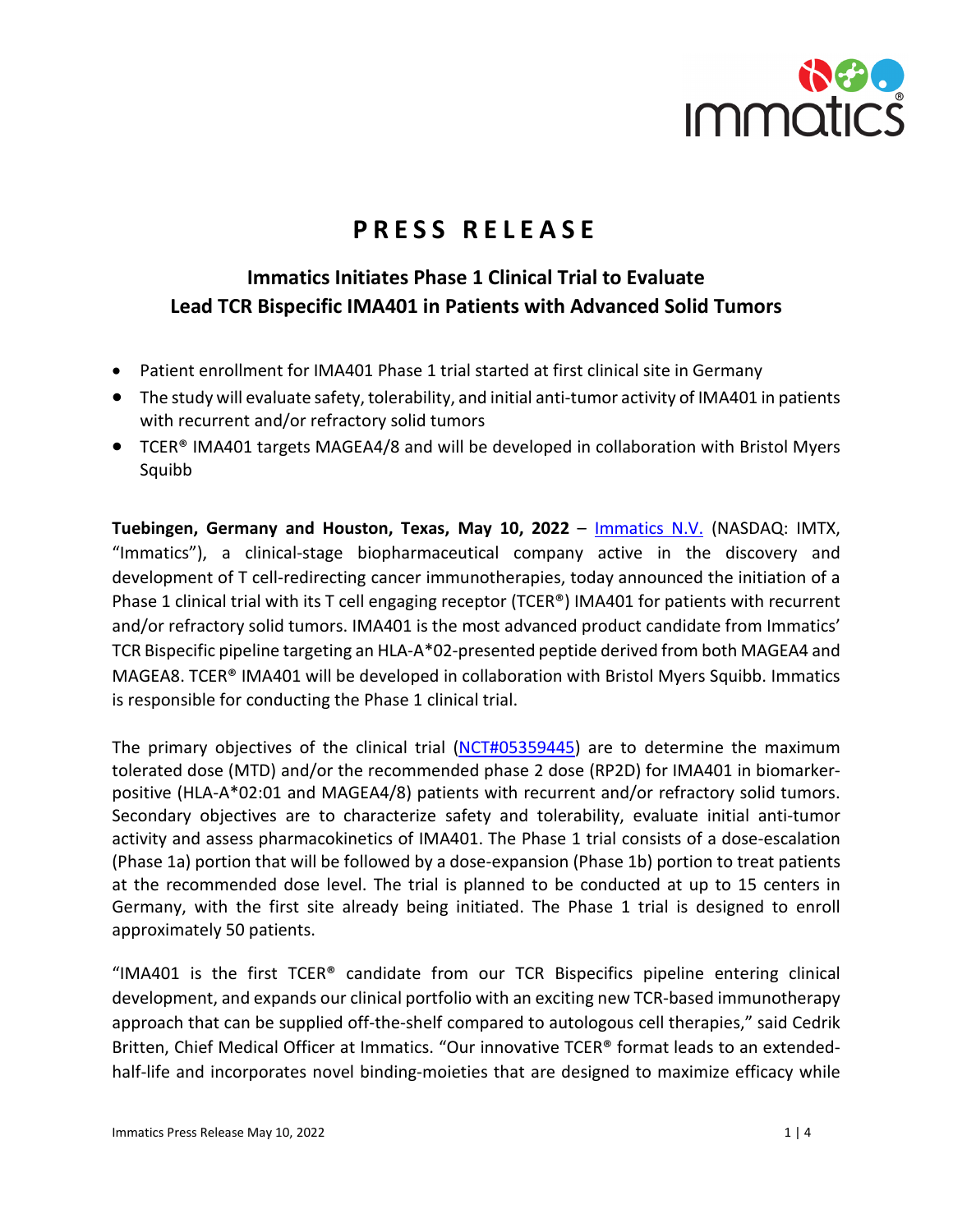

minimizing toxicities in patients. Our TCER® IMA401 could treat a range of solid tumors and therefore meet currently unmet needs of a broad patient population. This is best achieved with a strong pharma partner which we have found in Bristol Myers Squibb."

Immatics entered into a [global exclusive license agreement](https://investors.immatics.com/news-releases/news-release-details/immatics-and-bristol-myers-squibb-enter-global-exclusive-0) with Bristol Myers Squibb in December 2021 for the IMA401 program under which both companies will collaborate to advance the program through clinical development.

Immatics' TCR Bispecific pipeline includes a second TCER® product candidate, IMA402, which targets PRAME. Manufacturing of the clinical IMA402 batch is planned forthe second half of 2022 and initiation of the Phase 1 trial is planned in 2023. Immatics' TCER® pipeline is further strengthened by additional innovative TCER<sup>®</sup> program(s), IMA40X, in preclinical development.

### **About IMA401**

IMA401 is Immatics' most advanced TCER® molecule that targets an HLA-A\*02-presented (human leukocyte antigen) peptide derived from two different cancer-associated proteins, melanoma-associated antigen 4 and/or 8 ("MAGEA4/8"). The MAGEA4/8 peptide has been identified and validated by Immatics' proprietary mass spectrometry-based target discovery platform XPRESIDENT® and is presented at a 5-fold higher copy number per tumor cell than a MAGEA4 peptide targeted in other clinical trials. Following [preclinical proof-of-concept data,](https://investors.immatics.com/news-releases/news-release-details/immatics-presents-preclinical-proof-concept-data-tcr-bispecifics) including complete remissions of transplanted human-derived tumors in xenograft mouse models, the Phase 1 trial investigates IMA401 in patients with tumors of high MAGEA4/8 prevalence, such as squamous non-small cell lung carcinoma (sqNSCLC), small cell lung cancer (SCLC), head and neck squamous cell carcinoma (HNSCC), bladder, uterine, esophageal and ovarian carcinomas, as well as melanoma, sarcoma subtypes and other solid cancer types.

#### **About TCER®**

Immatics' half-life extended TCER® molecules are antibody-like "off-the-shelf" biologics that leverage the body's immune system by redirecting and activating T cells towards cancer cells expressing a specific tumor target. The design of the TCER® molecules enables the activation of any T cell in the body to attack the tumor, regardless of the T cells' intrinsic specificity. Immatics proprietary biologics are engineered with two binding regions: a TCR domain and a T cell recruiter domain. The TCER® format is designed to maximize efficacy while minimizing toxicities in patients. It contains a high-affinity TCR domain that is designed to bind specifically to the cancer target peptide on the cell surface presented by an HLA molecule. The antibody-derived, lowaffinity T cell recruiter domain is directed against the TCR/CD3 complex and recruits a patient's T cells to the tumor to attack the cancer cells. With a low-affinity recruiter aiming for optimized biodistribution and enrichment of the molecule at the tumor site instead of the periphery, TCER® are engineered to reduce the occurrence of immune-related adverse events, such as cytokine release syndrome. In addition, the TCER® format consists of an Fc-part conferring half-life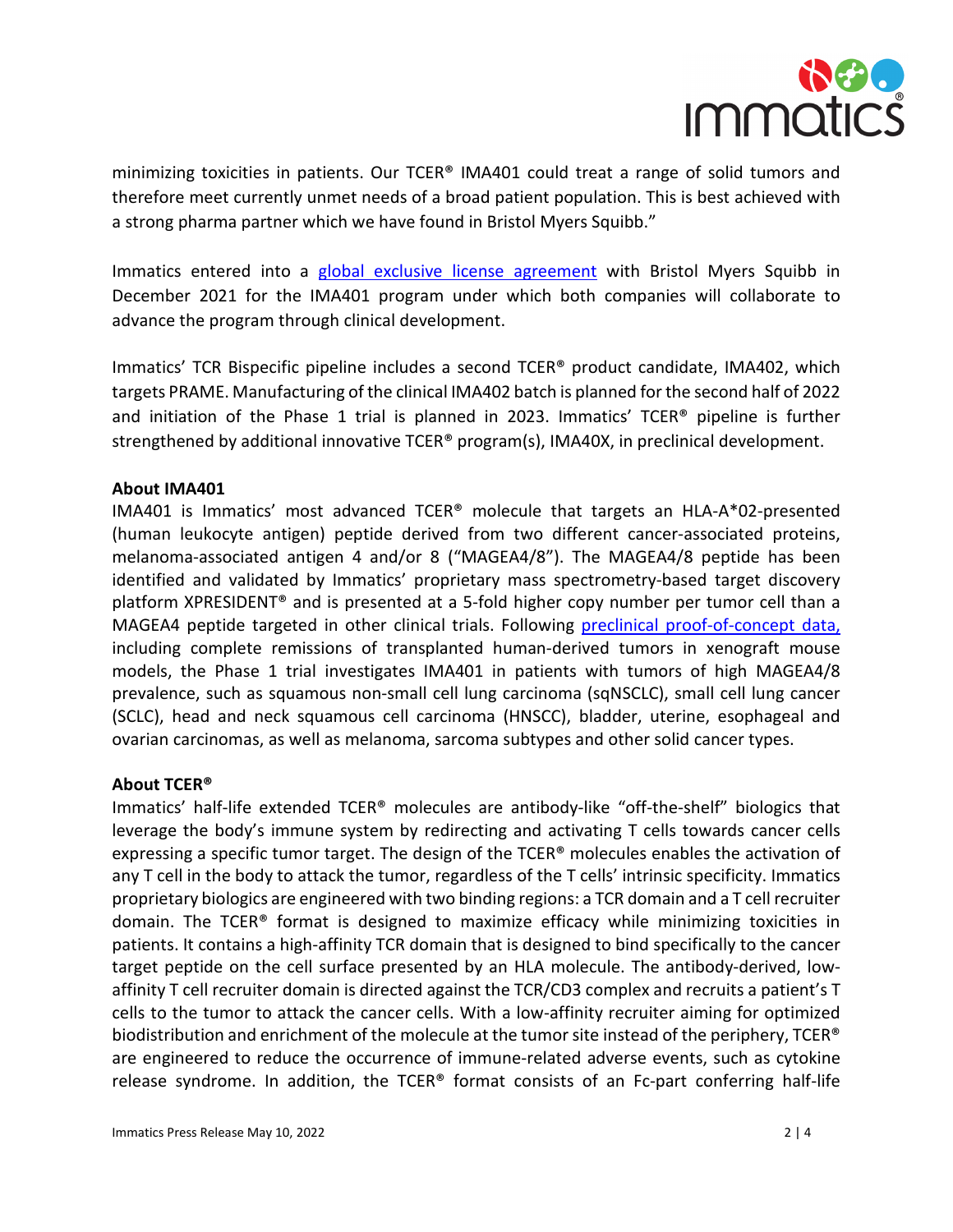

extension, stability, and manufacturability. TCER<sup>®</sup> are "off-the-shelf" biologics and thus immediately available for patient treatment. They can be distributed through standard pharmaceutical supply chains and provide the opportunity to reach a large patient population without the need of specialized medical centers.

- END -

#### **About Immatics**

Immatics combines the discovery of true targets for cancer immunotherapies with the development of the right T cell receptors with the goal of enabling a robust and specific T cell response against these targets. This deep know-how is the foundation for our pipeline of Adoptive Cell Therapies and TCR Bispecifics as well as our partnerships with global leaders in the pharmaceutical industry. We are committed to delivering the power of T cells and to unlocking new avenues for patients in their fight against cancer.

For regular updates about Immatics, visit [www.immatics.com.](http://www.immatics.com/) You can also follow us o[n Twitter,](https://twitter.com/immatics) [Instagram](https://www.instagram.com/immatics/) an[d LinkedIn.](https://www.linkedin.com/company/immatics-biotechnologies/)

#### **Forward-Looking Statements:**

Certain statements in this press release may be considered forward-looking statements. Forward-looking statements generally relate to future events or Immatics' future financial or operating performance. For example, statements concerning the timing of product candidates and Immatics' focus on partnerships to advance its strategy are forward-looking statements. In some cases, you can identify forward-looking statements by terminology such as "may", "should", "expect", "intend", "will", "estimate", "anticipate", "believe", "predict", "potential" or "continue", or the negatives of these terms or variations of them or similar terminology. Such forward-looking statements are subject to risks, uncertainties, and other factors which could cause actual results to differ materially from those expressed or implied by such forward looking statements. These forward-looking statements are based upon estimates and assumptions that, while considered reasonable by Immatics and its management, are inherently uncertain. New risks and uncertainties may emerge from time to time, and it is not possible to predict all risks and uncertainties. Factors that may cause actual results to differ materially from current expectations include, but are not limited to, various factors beyond management's control including general economic conditions and other risks, uncertainties and factors set forth in filings with the SEC. Nothing in this presentation should be regarded as a representation by any person that the forward-looking statements set forth herein will be achieved or that any of the contemplated results of such forward-looking statements will be achieved. You should not place undue reliance on forward-looking statements, which speak only as of the date they are made.